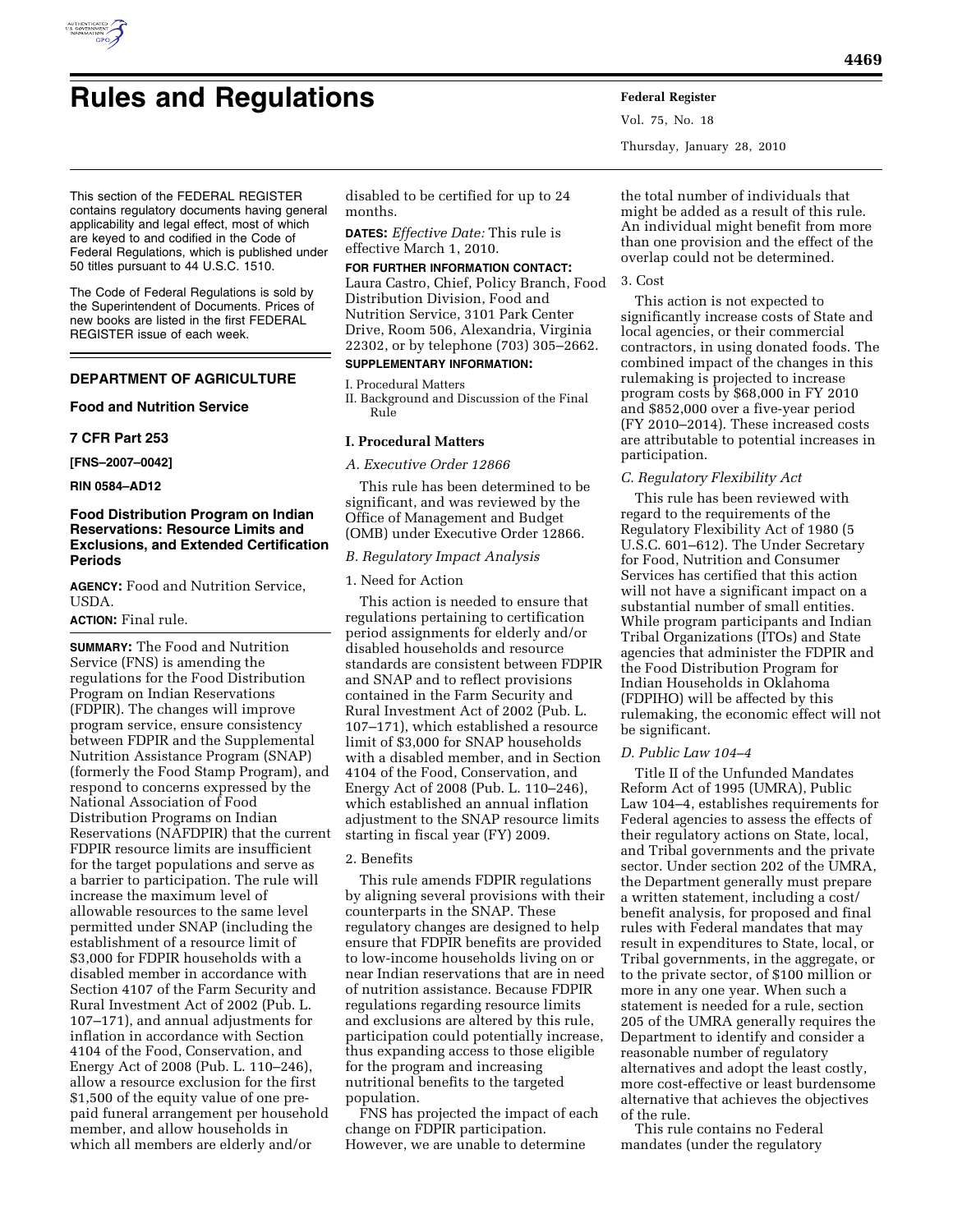provisions of Title II of the UMRA) that impose on State, local or Tribal governments or the private sector of \$100 million or more in any one year. This rule is, therefore, not subject to the requirements of sections 202 and 205 of the UMRA.

## *E. Executive Order 12372*

The program addressed in this action is listed in the Catalog of Federal Domestic Assistance under No. 10.567. For the reasons set forth in the final rule in 7 CFR part 3015, subpart V and related Notice published at 48 FR 29114, June 24, 1983, the donation of foods in such programs is included in the scope of Executive Order 12372, which requires intergovernmental consultation with State and local officials.

#### *F. Executive Order 13132*

Executive Order 13132 requires Federal agencies to consider the impact of their regulatory actions on State and local governments. Where such actions have federalism implications, agencies are directed to provide a statement for inclusion in the preamble to the regulations describing the agency's considerations in terms of the three categories called for under section (6)(b)(2)(B) of Executive Order 13132.

1. Prior Consultation With Tribal/State **Officials** 

The programs affected by the regulatory provisions in this rule are all Tribal or State-administered, federally funded programs. FNS' national headquarters and regional offices have formal and informal discussions with State officials on an ongoing basis regarding program issues relating to the distribution of donated foods. FNS meets annually with NAFDPIR, a national group of State agencies, to discuss issues relating to food distribution.

2. Nature of Concerns and the Need To Issue This Rule

This rule will provide consistency between FDPIR and SNAP in regard to certification period assignments for elderly and/or disabled households and resource standards. The rule was prompted, in part, by a resolution passed by NAFDPIR in FY 2000. NAFDPIR expressed concern that the current FDPIR resource limit was insufficient for the target population and served as a barrier to participation. The rule was also prompted, in part, by a provision contained in the Farm Security and Rural Investment Act of 2002 (Pub. L. 107–171), enacted on May 13, 2002. Section 4107 of Public Law

107–171 established a SNAP resource limit of \$3,000 for households with a disabled member. Also, Section 4104 of the Food, Conservation, and Energy Act of 2008 (Pub. L. 110–246), enacted on May 22, 2008, established an annual inflation factor adjustment to the SNAP resource limits. That provision was effective October 1, 2008. The other regulatory provisions finalized in this rule are also consistent with SNAP provisions.

3. Extent to Which the Department Meets Those Concerns

The Department has considered the impact of the final rule on State agencies. The Department does not expect the provisions of this rule to conflict with any State or local law, regulations or policies. The overall effect of this rule is to ensure that lowincome households living on or near Indian reservations receive nutrition assistance. This rule will ensure consistency between FDPIR and SNAP in regard to certification period assignments for elderly and/or disabled households and resource standards.

# *G. Executive Order 12988*

This final rule has been reviewed under Executive Order 12988, Civil Justice Reform. Although the provisions of this rule are not expected to conflict with any State or local law, regulations, or policies, the rule is intended to have preemptive effect with respect to any State or local laws, regulations or policies that conflict with its provisions or that would otherwise impede its full implementation. This rule is not intended to have retroactive effect. Prior to any judicial challenge to the provisions of this rule or the application of its provisions all applicable administrative procedures must be exhausted.

# *H. Civil Rights Impact Analysis*

The Office of Civil Rights (OCR) has reviewed this rule in accordance with Departmental Regulation 4300–4, ''Civil Rights Impact Analysis'', to identify and address any major civil rights impact the rule might have on protected classes. Due to the unavailability of data, OCR cannot assess disproportionate impact on women, minorities, and persons with disabilities. OCR believes the intent of this rule is not to limit or reduce the ability of participants to receive the benefits of donated foods in the FDPIR, nor is its intent to reduce or eliminate equal access to participation in FDPIR.

## *I. Paperwork Reduction Act*

The Paperwork Reduction Act of 1995 (44 U.S.C. Chapter 35; see 5 CFR part 1320) requires that OMB approve all collections of information by a Federal agency from the public before they can be implemented. Respondents are not required to respond to any collection of information unless it displays a current valid OMB control number. Proposed information collection burden related to the provisions in this final rule and burden changes related to the implementation of a new Web-Based Supply Chain Management System (WBSCM) are currently at OMB for review under OMB No. 0584–0293, expiration date November 30, 2009. These information collection requirements will not become effective until approved by OMB. Once they have been approved, FNS will publish a separate action in the **Federal Register**  announcing OMB's approval.

This rule will not change the current recordkeeping burden for ITOs and State agencies under OMB No. 0584– 0293, but it will impact the reporting burden due to an expected change in number of households participating in FDPIR as a result of this rule. Households complete an application process to participate in the program and are recertified at intervals determined by the State agency or ITO. The current estimated annual reporting burden for the certification or recertification of households to participate in FDPIR is 2,329.05. The provisions of this rule are expected to increase that burden to approximately 2,379.66, which is an increase of 50.61 burden hours.

The approved and proposed information collection estimates for OMB No. 0584–0293 are as follows:

*Current estimated total annual responses:* 1,160,746.

*Proposed estimated total annual responses:* 1,655,720.

*Difference due to program changes, as reflected in this final rule:* 99.

*Difference due to WBSCM implementation:* 494,875.

*Current estimated annual* 

*recordkeeping and reporting burden:*  1,073,701.

*Proposed estimated annual recordkeeping and reporting burden:*  1,079,172.

*Difference due to program changes, as reflected in this final rule:* 51.

*Difference due to WBSCM implementation:* 5,420.

*J. E-Government Act Compliance* 

The Department is committed to complying with the E-Government Act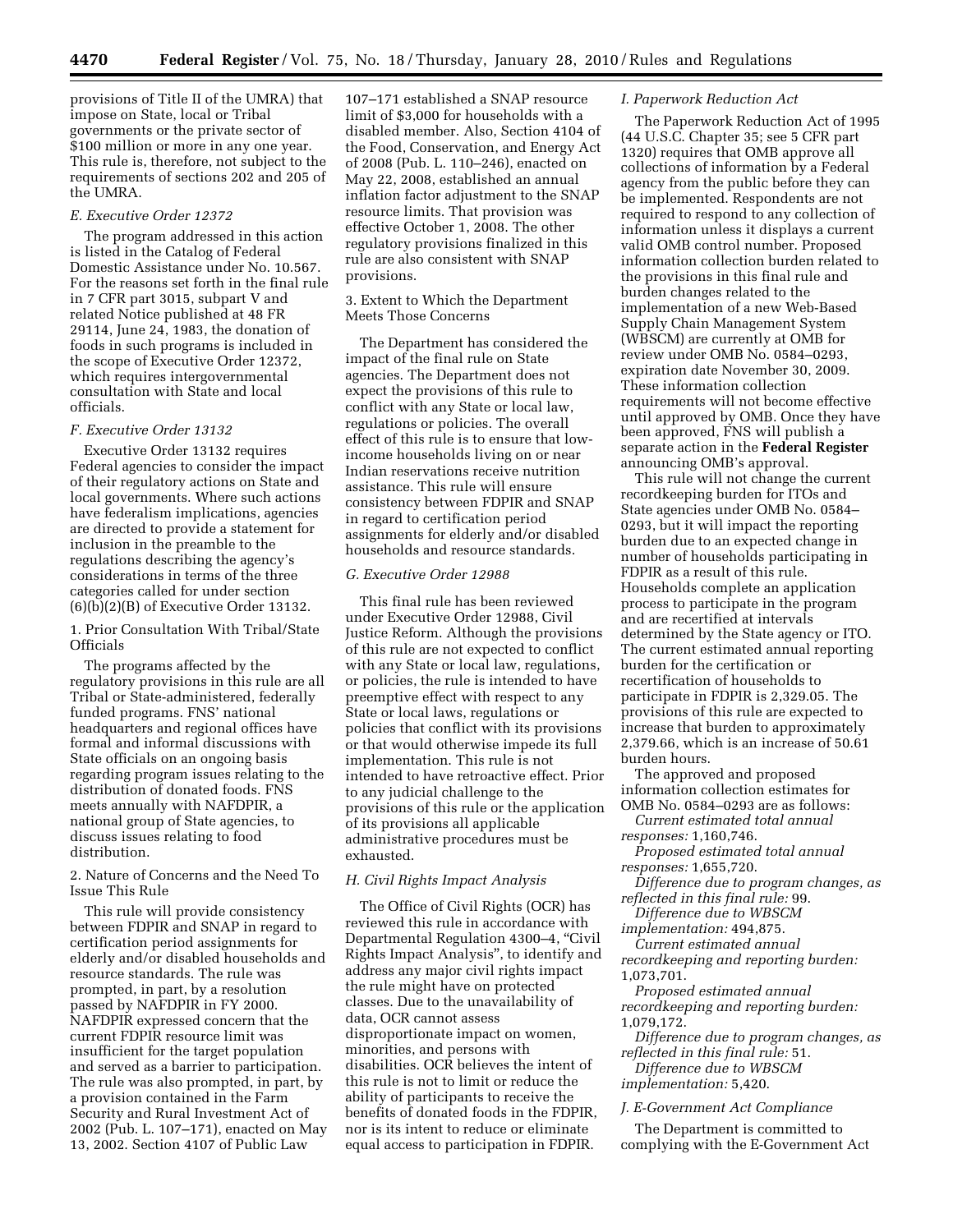to promote the use of the Internet and other information technologies to provide increased opportunities for citizen access to Government information and services, and for other purposes.

# **II. Background and Discussion of the Final Rule**

On July 3, 2008, FNS published a proposed rule in the **Federal Register**  (73 FR 38155) to amend the regulations for FDPIR at 7 CFR part 253. The proposed changes would improve program service by: (1) Bringing the maximum level of allowable resources in line with SNAP, including the establishment of a resource limit of \$3,000 for households with a disabled member and a provision for an annual inflation adjustment to the resource limits starting in FY 2009; (2) allowing a resource exclusion for the first \$1,500 of the equity value of one pre-paid funeral arrangement per household member; and (3) allowing households in which all members are elderly and/or disabled to be certified for up to 24 months. It was intended that these proposed changes would also impact the operation of FDPIHO under which the eligibility and certification provisions of 7 CFR part 253 are adopted by reference at 7 CFR 254.5(a).

Comments were solicited through September 2, 2008 on the provisions of the proposed rulemaking. FNS received three comments from the public on the proposed regulatory changes. These comments are discussed below and are available for review at *http:// www.regulation.gov*. Enter ''FNS–2007– 0042'' in the box under ''Search Documents'' and click on ''Go'' to view the comments received.

In the following discussion and regulatory text, the term "State agency," as defined at 7 CFR 253.2, is used to include ITOs authorized to operate FDPIR and FDPIHO in accordance with 7 CFR parts 253 and 254. The term ''FDPIR'' is used in this final rule to refer collectively to FDPIR and FDPIHO.

# *A. Bring the Maximum Level of Allowable Resources in Line With SNAP*

The July 3, 2008 rule proposed an amendment to regulations at 7 CFR 253.6(d)(1) to bring the maximum level of allowable resources in FDPIR in line with those established for SNAP under Section 5(g) of the Food and Nutrition Act of 2008 (formerly the Food Stamp Act of 1977) (7 U.S.C. 2014(g)). This would mean: (1) A resource limit of \$3,000 for households with at least one elderly or disabled member; (2) a resource limit of \$2,000 for households without any elderly or disabled

members; and (3) annual inflationary adjustments to the above resource limits starting in FY 2009. The annual resource limit adjustment is based on increases to the Bureau of Labor Standards Consumer Price Index for All Urban Consumers for the 12-month period ending the preceding June 30, rounded down to the nearest \$250 increment. Each adjustment is based on the unrounded amount for the prior 12 month period.

The rule also proposed two conforming amendments to FDPIR regulations. The first change would add definitions for "elderly" and "disabled" at 7 CFR 253.2. These definitions conform to the definitions used under SNAP. The second amendment would revise 7 CFR  $253.7(c)(1)$  to state that households must report within 10 calendar days when their countable resources exceed the applicable maximum allowable limit.

One commenter expressed support for the proposed changes, especially the annual inflationary adjustment to the resource limits.

Another commenter opposed the proposed changes to the resource standards. The commenter stated that program standards should be set according to local economic conditions rather than being based on state or national data. As discussed in the preamble to the July 3, 2008 proposed rule, the proposed changes are intended to bring FDPIR resource standards in line with the resource limits prescribed by Congress for SNAP. FDPIR was established by Congress in 1977 as an alternative to SNAP for low income households living on or near Indian reservations that did not have easy access to SNAP offices and authorized grocery stores. Consequently, FDPIR has similar eligibility criteria to SNAP, although certain administrative requirements have been simplified and streamlined under FDPIR.

Based on the above discussion of the comments received, the proposed changes to bring the maximum level of allowable resources in FDPIR in line with those established for SNAP are retained in this final rule.

# *B. Resource Exclusion for the First \$1,500 of the Equity Value of One Pre-Paid Funeral Agreement per Household Member*

The July 3, 2008 rule proposed an amendment to the regulations at 7 CFR 253.6(d)(2)(i) to ensure that pre-paid funeral agreements with equity value are treated the same under FDPIR as under SNAP. As proposed, the first \$1,500 of equity value of one pre-paid funeral agreement per household

member would not be counted as a household resource under FDPIR. A prepaid funeral agreement is a pre-need agreement or contract, with a bona fide funeral home, cemeterian, burial planner, etc., for funeral and/or burial services.

In many instances pre-paid funeral agreements are already excluded as a resource under current FDPIR policy, or have no equity value and would not be counted as a resource. For example, funeral expenses are often covered under life insurance policies and current FDPIR policy allows a resource exclusion for the cash value of life insurance policies. Also, an irrevocable pre-paid funeral contract that has no cash surrender value would not be counted as a resource under FDPIR.

Certain pre-paid funeral agreements, however, have equity value. This means that they have a specific value that can be legally converted to cash by the household member and used for normal living expenses. Under current FDPIR policy, the full equity value of a prepaid funeral agreement would be counted as a resource to the household. Therefore the intent of the proposed change was to provide a resource exclusion, as is provided under SNAP, for those pre-paid funeral agreements that have equity value, but are not currently excluded as a resource under FDPIR. FNS proposed a regulatory change that would ensure that those pre-paid funeral agreements would be treated the same under FDPIR as under SNAP.

One commenter stated that their Tribal members, by and large, do not purchase pre-paid funeral agreements, and that many Tribes provide funeral assistance to their membership. FNS recognizes the valuable service that Tribes provide in assisting members with their funeral expenses. However, for those individuals that have had to use their own resources to secure their funeral arrangements in advance, FNS believes that the SNAP provision is a reasonable approach for providing an exclusion for pre-paid funeral agreements that have equity value.

Another commenter stated that not all eligible FDPIR participants have resources earmarked for funeral expenses, but that funds set aside for funeral expenses should be verified. This comment may be in reference to households that have funds for funeral expenses comingled with other household savings. Under current FDPIR policy and this final rule, funds, including those held for funeral expenses, held in a checking or savings account that are accessible to a household for normal living expenses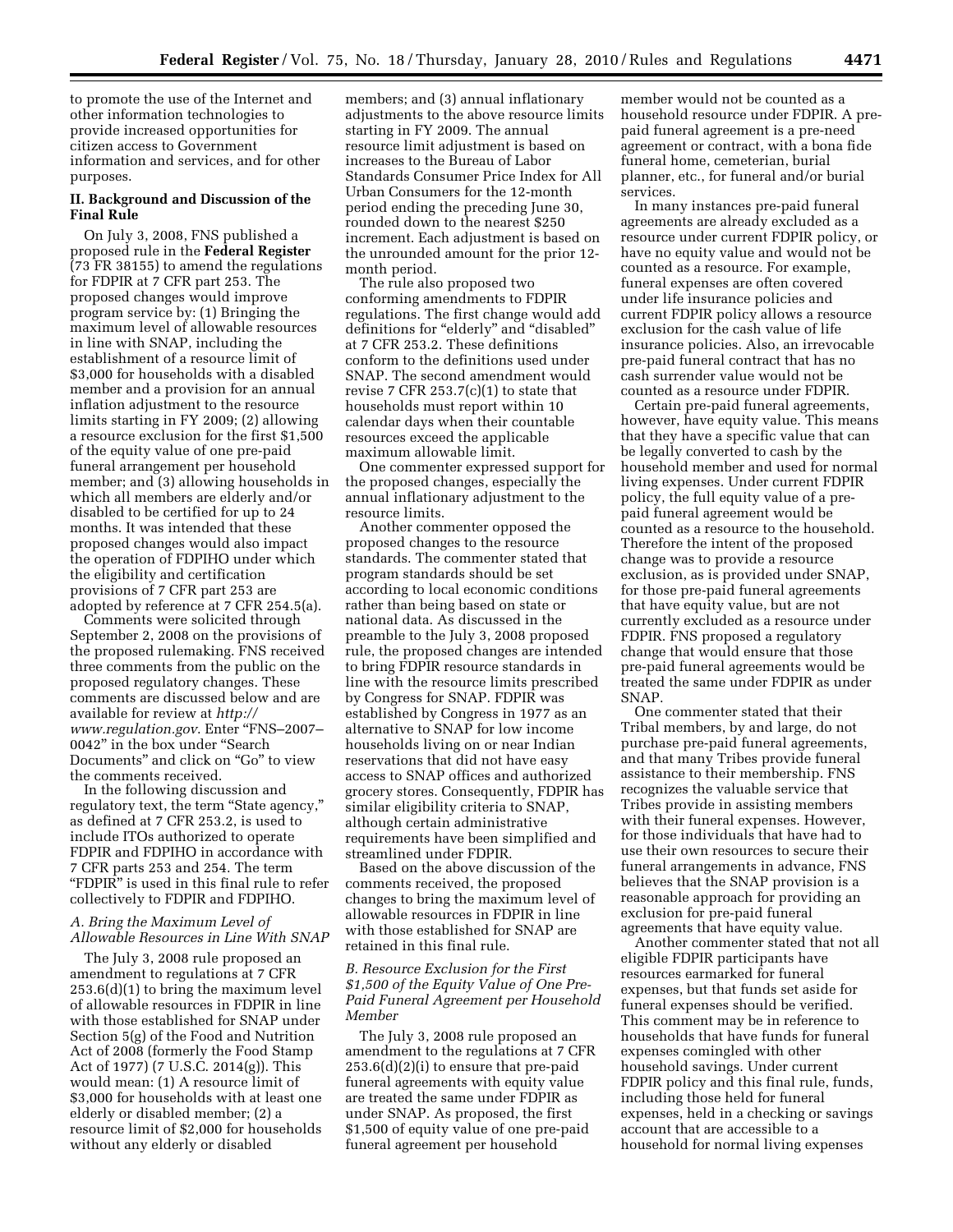are considered a resource to the household. As discussed in the preamble to the July 3, 2008 proposed rule, there is no verifiable way to distinguish the funds held for funeral expenses from a household's general savings when the funds are comingled.

One of the commenters suggested that we define "equity value" in the regulations and provide an example to clarify the proposed provision. We have added the definition of ''equity value'' and an example to 7 CFR 253.6(d)(2)(i).

Based on the above discussion of the comments received, the proposed changes to allow a resource exclusion for the first \$1,500 of the equity value of one pre-paid funeral agreement per household member are retained in this final rule with the addition of the definition of ''equity value'' and an example to 7 CFR  $253.6(d)(2)(i)$ , as discussed above.

# *C. Extend Certification Periods Up to 24 Months for Households in Which All Members Are Elderly or Disabled*

The July 3, 2008 rule proposed the amendment of regulations at 7 CFR 253.7(b)(2) to allow households in which all members are elderly and/or disabled to be certified for up to 24 months. Under current FDPIR policy, no household can be certified for more than 12 months. This change is intended to benefit elderly and/or disabled households that have stable incomes and household circumstances.

One commenter stated that this change ''would help Tribal members very little'' and would exclude individuals and families who have the right by Treaty to receive rations until they ''are able to support themselves.'' The commenter stated that "(i)f the harsher Food Stamp regulations are applied to FDPIR programs, even fewer Tribal members will be eligible for participation.'' The intent of the SNAP provision is to remove potential barriers to participation by allowing elderly and/ or disabled households to continue to participate beyond the current 12-month limitation without a recertification interview. Eliminating the need for a recertification interview after the first 12 months of certification would make it easier for low-income elderly and/or disabled households to stay enrolled in FDPIR.

Two commenters addressed the reporting requirements for households. One commenter stated that the proposed change would ''help FDPIR reduce the cost of certification but each participant must self report if their eligibility or economic circumstances change.'' Another commenter remarked that households must be informed that they

are still subject to the requirement to report changes in household circumstances. The proposed change would not modify the requirement at 7 CFR 253.7(c) for households to report changes in household composition and/ or income that occur during their certification period. Each State agency is required to develop procedures for when and how changes in circumstances are reported by households. Although the proposed change would require the State agency to contact the household at the end of the first 12 months so that the State agency can determine if there are any changes in circumstances at that time, this action by the State agency would not relieve the household of its responsibility to report changes in income or household composition in accordance with 7 CFR 253.7(c).

#### *D. Other Comments*

One commenter stated that FNS failed to consult with Indian Tribal governments prior to the publication of the proposed rulemaking and has failed to comply with Executive Order 13175 on government-to-government relationships with Indian Tribes. FNS' actions in relation to this rule are in compliance with Departmental Regulation Number 1340–006 and Executive Order 13175 in regard to consultation and coordination with Indian Tribal governments. FNS published a proposed rulemaking in the **Federal Register** on July 3, 2008 with a 60-day comment period. In addition, on July 3, 2008 FNS specifically advised the ITOs and State agencies that administer FDPIR of the publication of the proposed rule and the 60-day comment period. The proposed rule was posted for public viewing on the FDPIR Web site at *http://www.fns.usda.gov/ fdd/programs/fdpir.* Prior to the publication of the proposed rulemaking, the provisions of the proposed rule were discussed with tribal and State representatives of the ITOs and State agencies that administer FDPIR at NAFDPIR conferences in 2001, 2003, 2004, and 2008. Also, as discussed in the preamble to the proposed rulemaking, the provision for a resource exclusion for the first \$1,500 of the equity value of one pre-paid funeral agreement per household member was proposed in response to a resolution passed by NAFDPIR at its annual conference in 2000. The proposal for a regulatory change was discussed in a January 3, 2001 letter from the FNS Food Distribution Division Director to the President of NAFDPIR.

The same commenter stated that the proposed rulemaking violated Treaty

Rights by requiring FDPIR to operate like SNAP. The commenter also stated its view that the "new USDA approach" in treating FDPIR like the Food Stamp Program'' was a means taken by FNS to evade its trust responsibility. FNS' approach to align SNAP and FDPIR policies is not new. This has been FNS' approach since the establishment of FDPIR in 1977. This approach is based on Congressional intent that FDPIR serve as an alternative to SNAP for lowincome households that reside on or near Indian reservations. The preamble to the December 8, 1978 proposed rulemaking (43 FR 57798) provides the rationale for FNS' approach to align the policies of the two programs and a detailed history of FNS' consultation efforts with tribal governments and other stakeholders in the development of those policies.

The same commenter stated that ''there should be full funding for each eligible program participant so that the food distributed fully meets the needs of those participants.'' The purchase and distribution of USDA foods under FDPIR is authorized by section 4(b) of the Food and Nutrition Act of 2008 (7 U.S.C. 2013(b)) and section 4(a) of the Agriculture and Consumer Protection Act of 1973 (7 U.S.C. 612c note). FNS administers FDPIR in accordance with these legislative mandates. Section 4(a) of the Agriculture and Consumer Protection Act of 1973 directs the Secretary ''to improve the variety and quantity of commodities supplied to Indians in order to provide them an opportunity to obtain a more nutritious diet.'' The joint conference committee report that accompanied the amending legislation in 1977 noted that the conferees did not intend that ''the commodity package will necessarily in and of itself constitute a 'nutritionally adequate diet'" (H. Conf. Rpt. 95-599, p. 205 (September 12, 1977)). As such, the preamble to the December 8, 1978 proposed rulemaking states that it is the intent of the Department to offer a food package that ''represents an acceptable alternative to Food Stamp Program benefits'' (43 FR 57798). Moreover, Congress funds FDPIR through annual appropriations and FNS uses all available funding to support the Program. FNS does not have authority to exceed the appropriated funding levels for the purposes suggested by the commenter.

Based on the above discussion of the comments received, the proposed changes for extended certification periods for elderly and/or disabled households are retained in this final rule.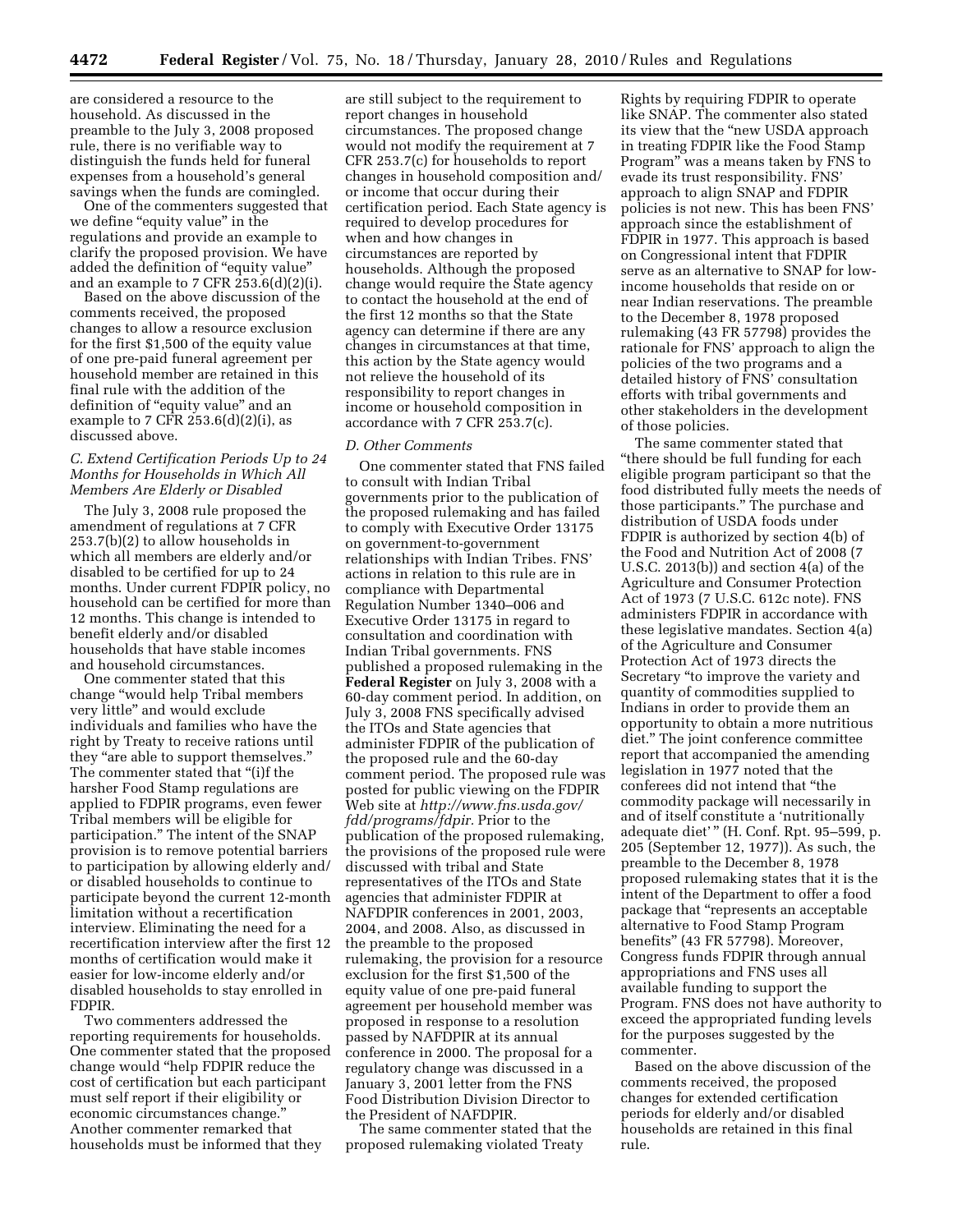# **List of Subjects in 7 CFR Part 253**

Administrative practice and procedure, Food assistance programs, Grant programs, Social programs, Indians, Reporting and recordkeeping requirements, Surplus agricultural commodities.

■ Accordingly, 7 CFR part 253 is amended as follows:

# **PART 253—ADMINISTRATION OF THE FOOD DISTRIBUTION PROGRAM FOR HOUSEHOLDS ON INDIAN RESERVATIONS**

■ 1. The authority citation for 7 CFR part 253 is revised to read as follows:

**Authority:** 91 Stat. 958 (7 U.S.C. 2011– 2036).

■ 2. In § 253.2:

■ a. Remove paragraph designations (a) through (j) and list the definitions in alphabetical order.

■ b. Add new definitions entitled ''Disabled member'' and ''Elderly member'' in alphabetical order to read as follows:

# **§ 253.2 Definitions.**

\* \* \* \* \*

*Disabled member* means a member of a household who:

(1) Receives supplemental security income benefits under title XVI of the Social Security Act or disability or blindness payments under titles I, II, X, XIV, or XVI of the Social Security Act;

(2) Receives federally- or Stateadministered supplemental benefits under section 1616(a) of the Social Security Act provided that the eligibility to receive the benefits is based upon the disability or blindness criteria used under title XVI of the Social Security Act;

(3) Receives federally- or Stateadministered supplemental benefits under section 212(a) of Public Law 93– 66;

(4) Receives disability retirement benefits from a governmental agency because of a disability considered permanent under section 221(i) of the Social Security Act;

(5) Is a veteran with a serviceconnected or non-service-connected disability rated by the Veteran's Administration (VA) as total or paid as total by the VA under title 38 of the United States Code;

(6) Is a veteran considered by the VA to be in need of regular aid and attendance or permanently housebound under title 38 of the United States Code;

(7) Is a surviving spouse of a veteran and considered by the VA to be in need of regular aid and attendance or permanently housebound or a surviving child of a veteran and considered by the VA to be permanently incapable of selfsupport under title 38 of the United States Code;

(8) Is a surviving spouse or surviving child of a veteran and considered by the VA to be entitled to compensation for a service-connected death or pension benefits for a non-service-connected death under title 38 of the United States Code and has a disability considered permanent under section 221(i) of the Social Security Act. "Entitled" as used in this definition refers to those veterans' surviving spouses and surviving children who are receiving the compensation or pension benefits stated or have been approved for such payments, but are not yet receiving them;

(9) Receives an annuity payment under: Section 2(a)(1)(iv) of the Railroad Retirement Act of 1974 and is determined to be eligible to receive Medicare by the Railroad Retirement Board; or section  $2(a)(1)(v)$  of the Railroad Retirement Act of 1974 and is determined to be disabled based upon the criteria used under title XVI of the Social Security Act; or

(10) Is a recipient of interim assistance benefits pending the receipt of Supplemented Security Income, a recipient of disability related medical assistance under title XIX of the Social Security Act, or a recipient of disabilitybased State general assistance benefits provided that the eligibility to receive any of these benefits is based upon disability or blindness criteria established by the State agency, which are at least as stringent as those used under title XVI of the Social Security Act (as set forth at 20 CFR part 416, subpart I, Determining Disability and Blindness as defined in Title XVI).

*Elderly member* means a member of a household who is sixty years of age or older.

\* \* \* \* \*

■ 3. In § 253.6:

■ a. Amend paragraph (d)(1) by revising the second sentence; and

 $\blacksquare$  b. Revise paragraph  $(d)(2)(i)$ .

The revisions and addition read as follows:

## **§ 253.6 Eligibility of households.**

 $\star$   $\qquad$   $\star$   $\qquad$   $\star$ (d) \* \* \*

 $(1)$  \* \* \* The household's maximum allowable resources shall not exceed the limits established for the Supplemental Nutrition Assistance Program.  $(2) * * * *$ 

(i) The cash value of life insurance policies; pension funds, including funds in pension plans with interest penalties

for early withdrawals, such as a Keogh plan or an Individual Retirement Account, as long as the funds remain in the pension plans; and the first \$1,500 of the equity value of one bona fide prepaid funeral agreement per household member. The equity value of a pre-paid funeral agreement is the value that can be legally converted to cash by the household member. For example, an individual has a \$1,200 pre-paid funeral agreement with a funeral home. The conditions of the agreement allow the household to cancel the agreement and receive a refund of the \$1,200 minus a service fee of \$50. The equity value of the pre-paid funeral agreement is \$1,150.

\* \* \* \* \*

■ 4. In § 253.7:

 $\blacksquare$  a. Amend paragraph (b)(2)(iii) by removing the last sentence;

 $\blacksquare$  b. Add new paragraph (b)(2)(iv); and ■ c. Amend paragraph (c)(1) by revising

the third sentence;

The revision and addition read as follows:

#### **§ 253.7 Certification of households.**

\* \* \* \* \*

- (b) \* \* \*
- $(2) * * * *$

(iv) In no event may a certification period exceed 12 months, except that households in which all adult members are elderly and/or disabled may be certified for up to 24 months. Households assigned certification periods that are longer than 12 months must be contacted by the State agency at least once every 12 months to determine if the household wishes to continue to participate in the program and whether there are any changes in household circumstances that would warrant a redetermination of eligibility or a change in benefit level. The State agency may use any method it chooses for this contact, including a face-to-face interview, telephone call or a home visit. Contact with the household's authorized representative would not satisfy this requirement; the State agency must contact a household member. The case file must document the contact with the household and include the date of contact, method of contact, name of person contacted, whether the household wishes to continue to participate, and whether changes in household circumstances would warrant a redetermination of eligibility or a change in benefit level. \* \* \* \* \*

(c) \* \* \*

 $(1)$  \* \* \* Households must also report within 10 calendar days when countable resources, which are